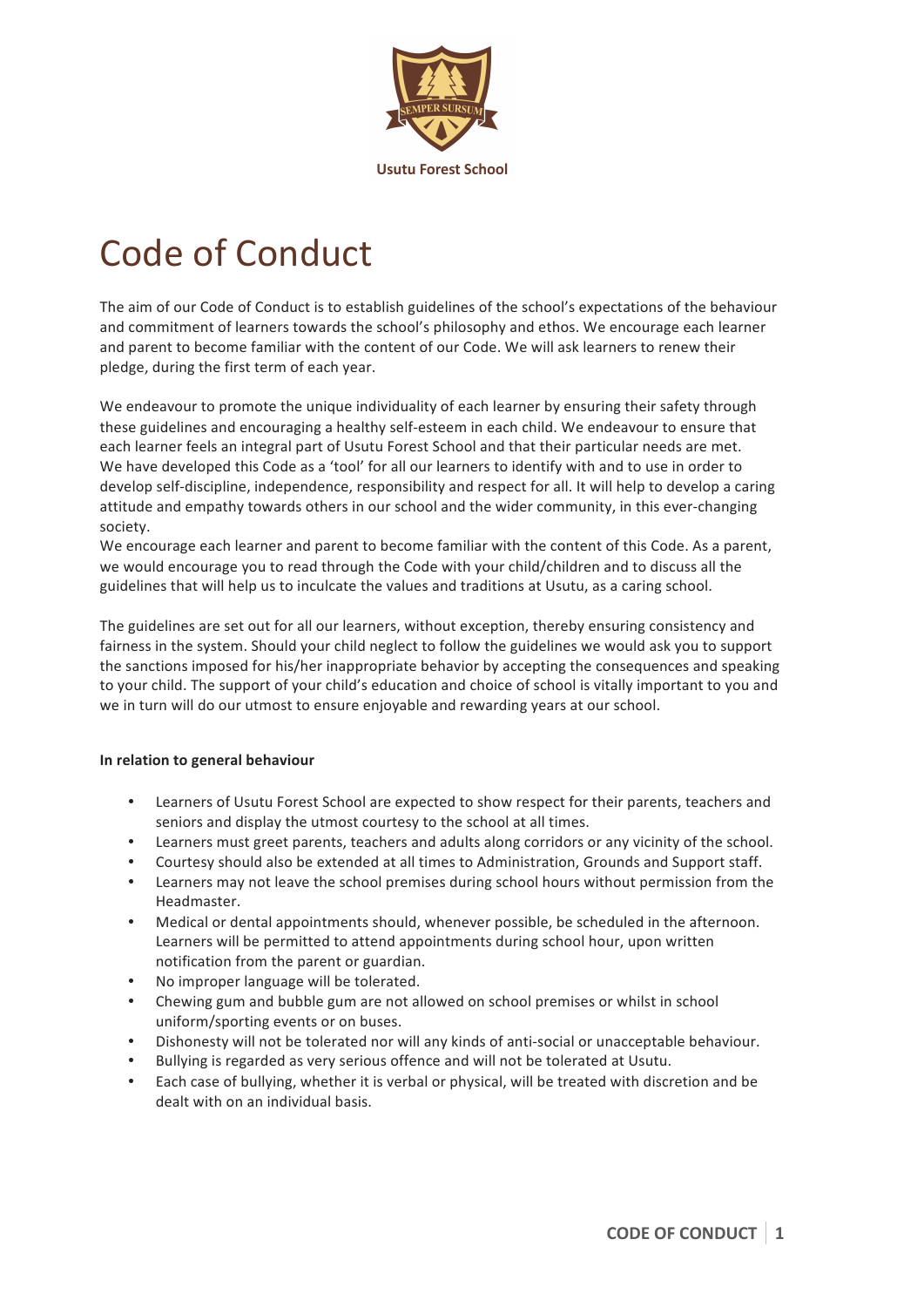

### **In relation to scholastic behaviour**

- School commences at 07h45. All learners should be on the premises by 07h35. Learners must be punctual for all classes and must move smartly and quietly between classrooms.
- Although the School strives to cater for the total education of the individual child, this is principally an academic school. High standards and good cycle test results are a prerequisite for entry to secondary education.
- "Everyday Books" must be completed daily and shown to parents for signing. Homework should be completed carefully and neatly.
- Schoolbooks are the property of Usutu Forest School and must be treated with great care. Damaged or lost books will be replaced by the parents upon notification from the School. All books are numbered and should be handed in to the teacher at the end of the year.
- Learners are responsible for keeping their desks, lockers and classrooms tidy.

### **In relation to school uniform**

- Learners are expected to wear full school uniform to and from school, at all official functions and in public places. No item of school uniform must be worn with casual clothes or without shoes.
- All learners are to wear hats during break times and certain specified sporting and extramural activities.
- All items of clothing must be clearly marked with the child's name.
- No jewellery, make up, nail polish or lip-gloss may be worn.
- Girls are permitted to wear studded earrings or sleepers (one in each earlobe).
- Small and unobtrusive jewellery with religious symbols and medic-alert bracelets may be worn. A letter with a written explanation must be given to the Headmaster who will then give permission to the learner concerned.
- Hair for boys should be kept above the collar, cut around the ears and is neat on the top, back and sides. No highlights, gel or fashion statement haircuts, will be allowed. If hair is highlighted during any holiday, it must be cut short in order to eradicate such highlights. No braiding will be allowed.
- Hair for girls must be neat and tied away from the eyes. Hair touching the shoulder should be tied up. All hair accessories must be brown, yellow or white. No highlights or colouring of hair will be allowed. If hair is highlighted during any holidays, it should be dyed to the learner's natural colour before the commencement of the following term. Braiding must be simple, neat and appropriate. Long braided hair must be tied back. No coloured extensions/ braiding will be allowed at school. Learners will be asked to redo such styles.

## **In relation to property**

- Learners are not permitted to bring pocket knives to school and must not mark school furniture and walls.
- Learners must not interfere with other learner's bicycles or anything belonging to someone else) property.
- Learners must not tamper with trees, plants and shrubs, etc.
- Toilets should be kept clean and tidy at all times.
- Learners should not litter and endeavour to use the bins provided.
- Learners should keep the school grounds and surrounding areas as tidy as possible.